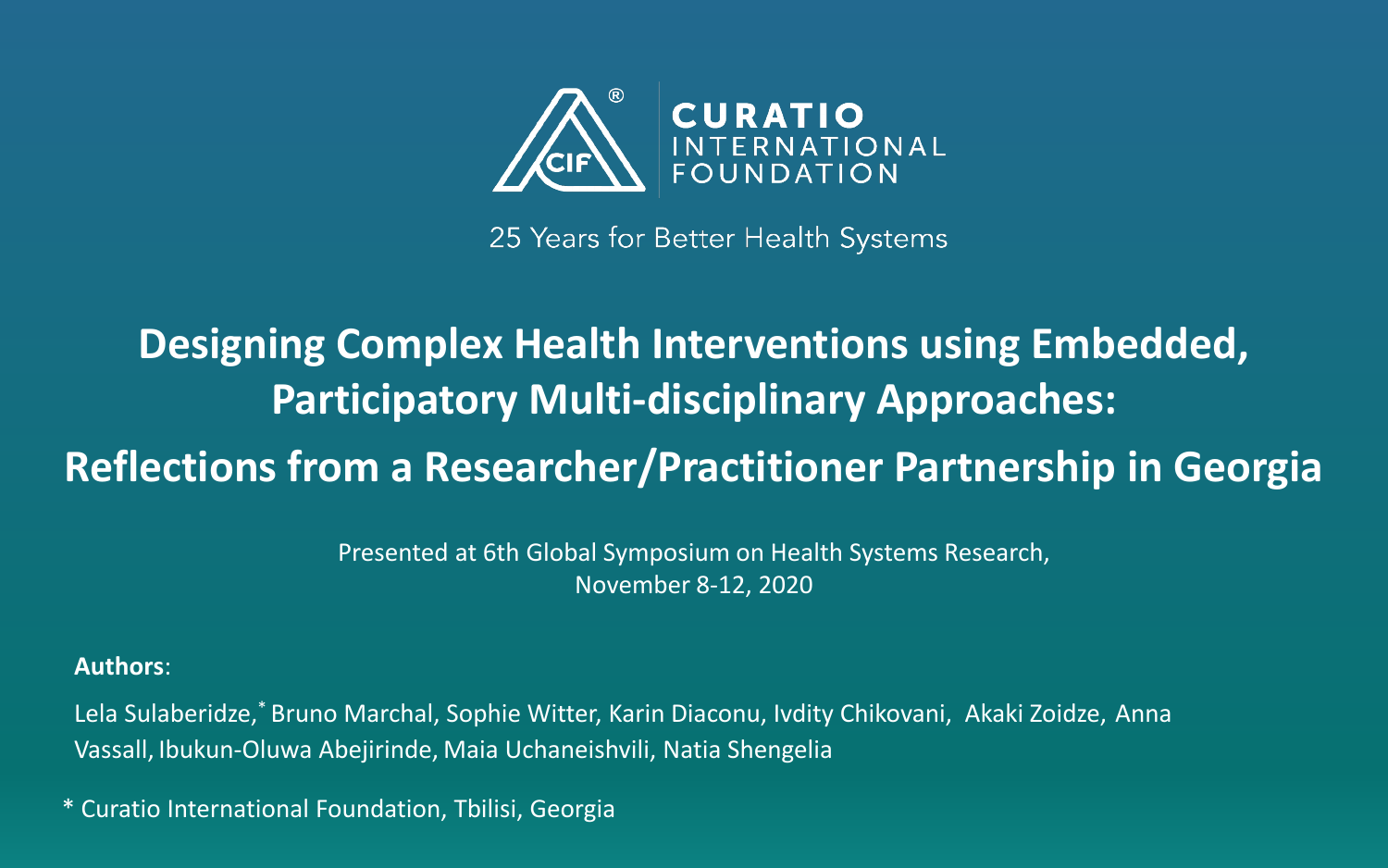# **Introduction**

Many complex interventions fail to show desired effects

why



**Embedded HPSR** considers these challenges & views them as critical to intervention design & effectiveness

# **Methods**

We applied **embedded, participatory approach** to design & evaluate RBF for TB program targeting service providers in Georgia (the **Results4TB**) **1. Situation analysis –** evidence synthesis

**2. Co-design of intervention**

**-** workshops

## Workshop 2

**3. Testing of operational modalities -**

pre-test in 4 TB-facilities



Workshop 1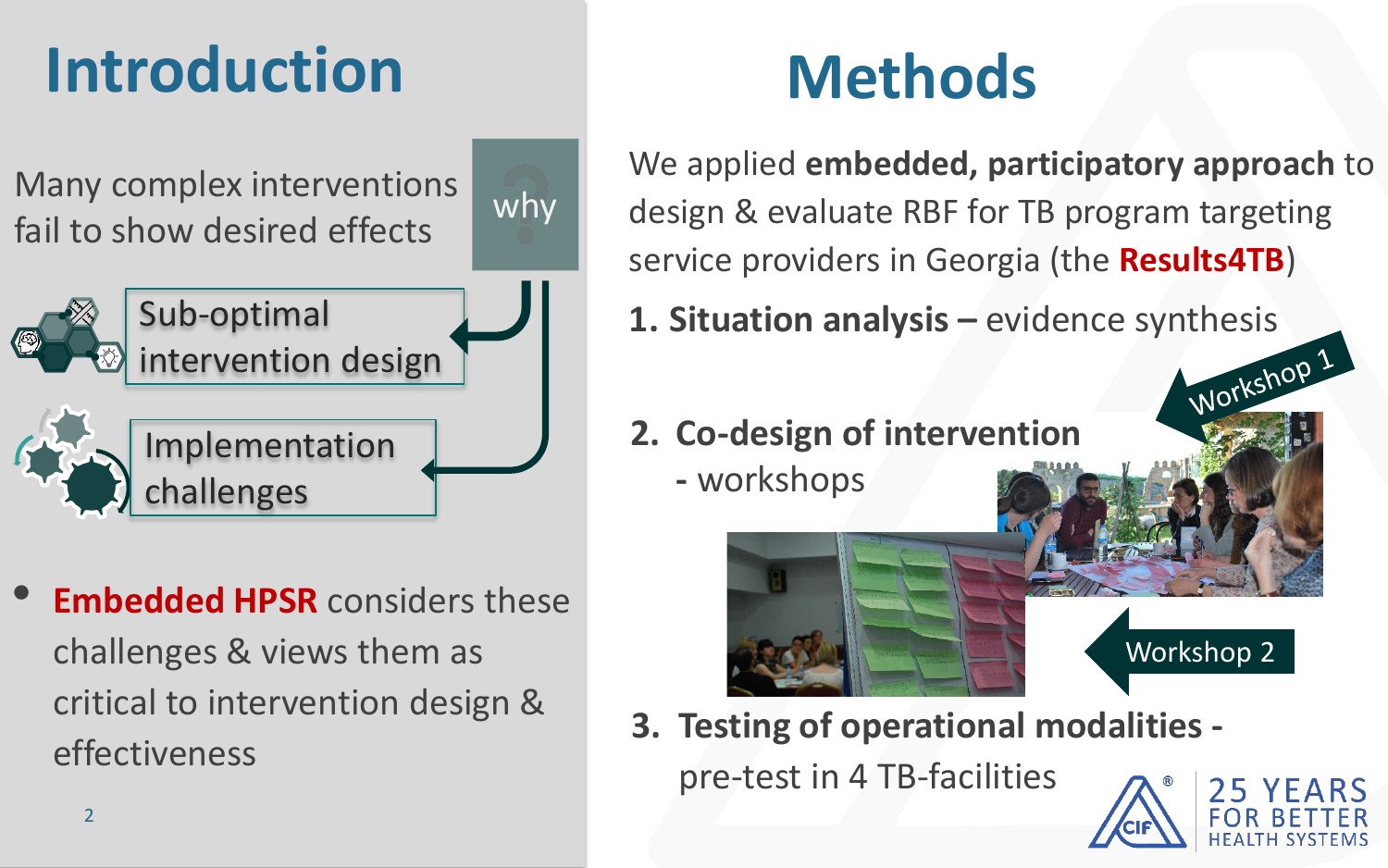### **Results**

• We identified **several factors beyond RBF** that should be considered to achieve increased TB treatment success rates

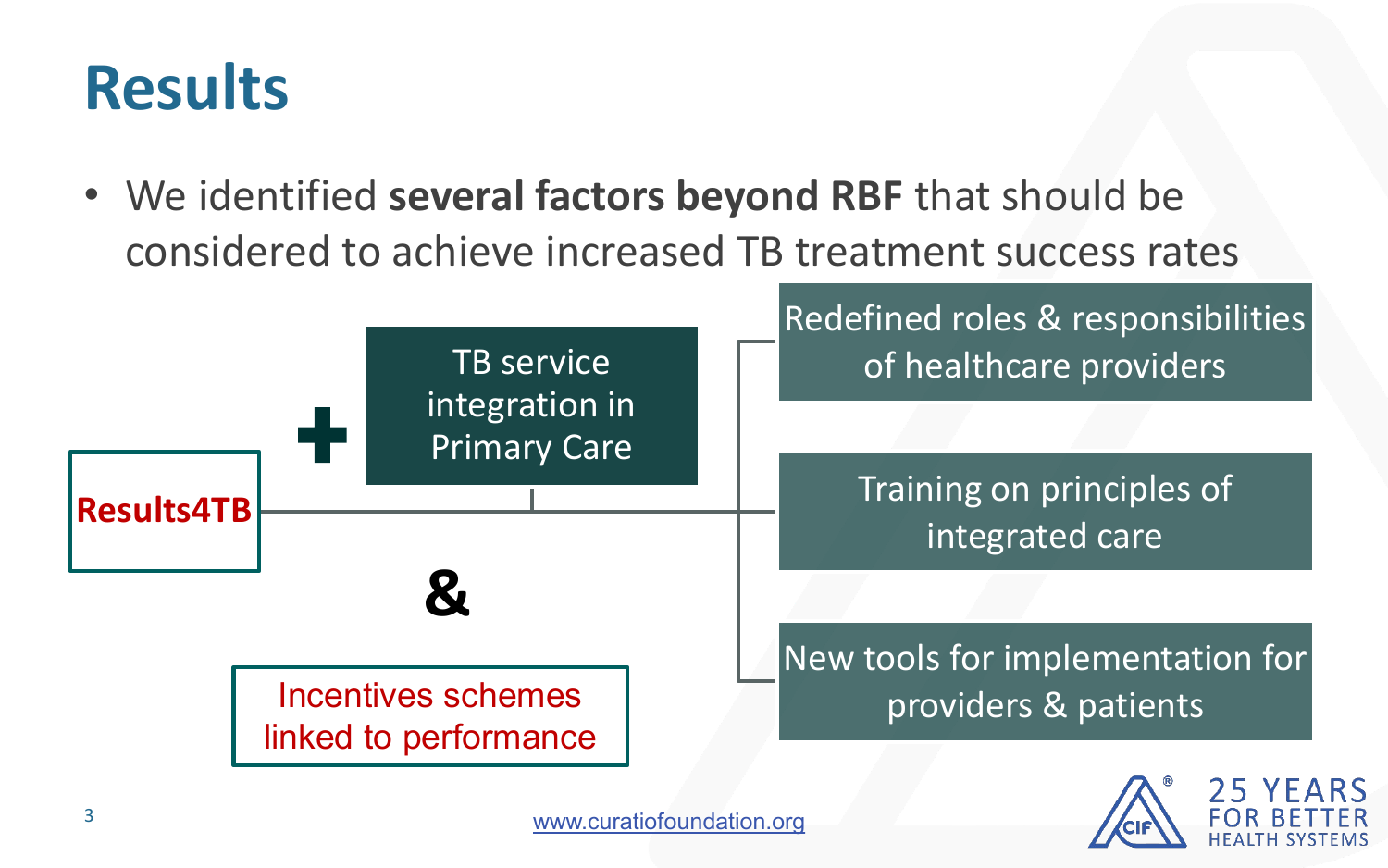## **Conclusion**

The preliminary analysis points to:

Participatory development of interventions is time & resource-intensive & may go beyond researchers' comfort zones but there are multiple benefits

### **for intervention**

### **for research**

generates holistic approach, with better buy-in, and many barriers identified and tackled preimplementation

researchers better engaged with the realities of policy drivers & implementation